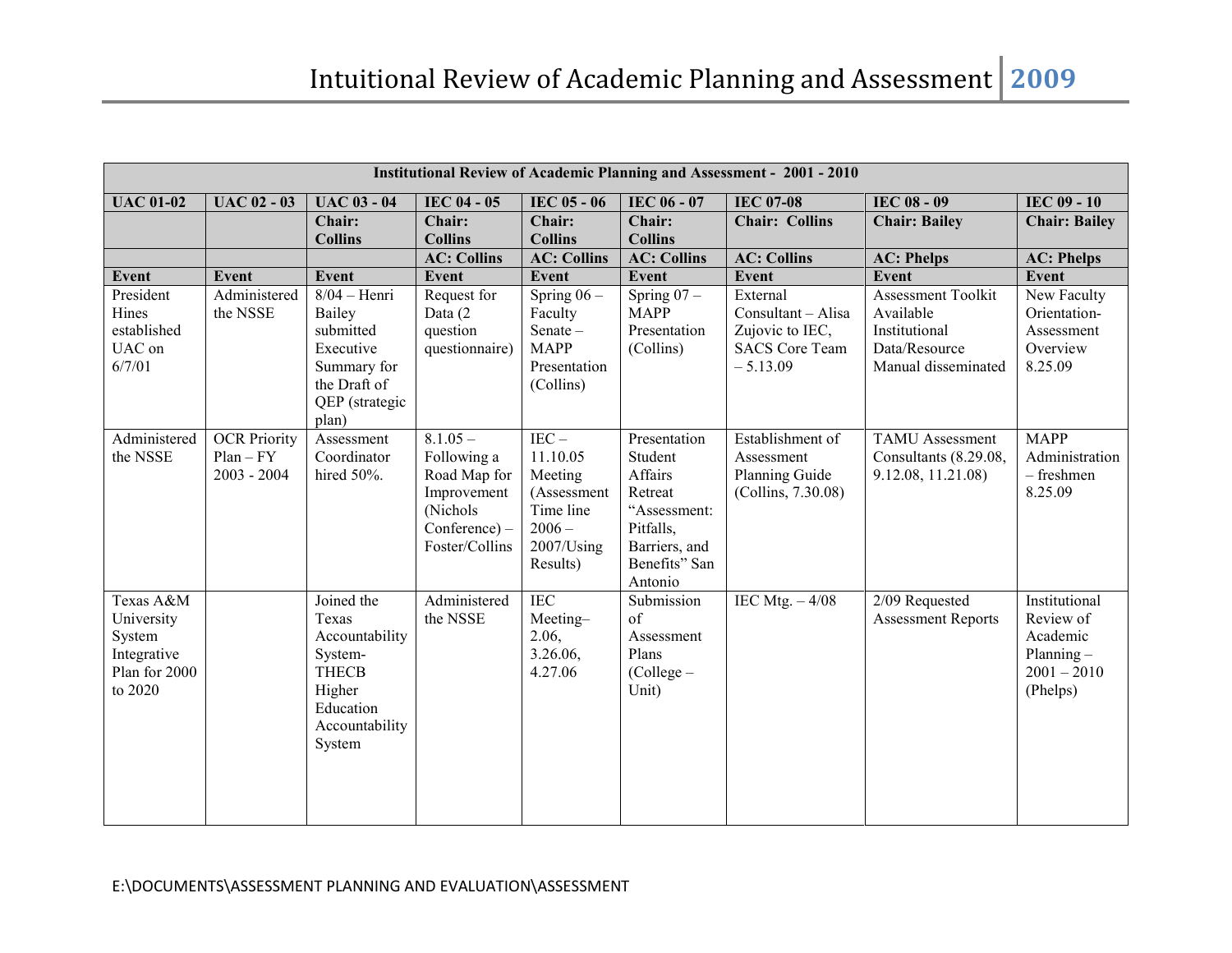|                                                                                           |                    |                              | Closing the<br>Gaps: The<br>Texas Higher<br>Education<br>Plan | January,<br>2006<br>Strategic<br>Planning<br>and Risk<br>Management<br>Conference | Submission<br>of<br>Assessment<br>Results                                                                                               | 6/08 Learning<br>Communities<br>Institute - Dr. Joye<br>Hardiman                 | 6 Question Model<br>Distributed                                   | Assessment<br>Training and<br>Workshops<br>Offered to the<br>Campus |
|-------------------------------------------------------------------------------------------|--------------------|------------------------------|---------------------------------------------------------------|-----------------------------------------------------------------------------------|-----------------------------------------------------------------------------------------------------------------------------------------|----------------------------------------------------------------------------------|-------------------------------------------------------------------|---------------------------------------------------------------------|
|                                                                                           |                    |                              |                                                               | $IEC - Unit$<br>Reviews of<br>mission and<br>program<br>outcomes                  | Request for<br>Data (2<br>question<br>questionnaire)<br>$-$ due $8.17.07$                                                               | Presentation -<br><b>TAMU</b><br>Assessment<br>Conference (IEC<br>members)       | Shared data to<br>Enrollment<br>Management                        | Assessment<br>Coordinator<br>100%                                   |
|                                                                                           |                    |                              |                                                               |                                                                                   | $5.4.07 -$<br>Town Hall<br>Mtg. Phyllis<br>Dawkins and<br>Eugene<br>Hermitte<br>(Institutional<br>Effectiveness)<br>on 2.5 and<br>3.3.1 | Institutional<br>Assessment Data<br>(Collins) 2.27.08                            | Shared data to<br>Student Affairs &<br>Institutional<br>Relations |                                                                     |
| <b>UAC 01-02</b>                                                                          | <b>UAC 02 - 03</b> | <b>UAC 03 - 04</b><br>Chair: | IEC 04 - 05<br>Chair:                                         | IEC 05 - 06<br>Chair:                                                             | IEC 06 - 07<br>Chair:                                                                                                                   | <b>IEC 07-08</b><br><b>Chair: Collins</b>                                        | <b>IEC 08 - 09</b><br><b>Chair: Bailey</b>                        | <b>IEC 09 - 10</b><br><b>Chair: Bailey</b>                          |
|                                                                                           |                    | <b>Collins</b>               | <b>Collins</b><br><b>AC: Collins</b>                          | <b>Collins</b><br><b>AC: Collins</b>                                              | <b>Collins</b><br><b>AC: Collins</b>                                                                                                    | <b>AC: Collins</b>                                                               | <b>AC: Phelps</b>                                                 | <b>AC: Phelps</b>                                                   |
| <b>Event</b>                                                                              | <b>Event</b>       | Event                        | Event                                                         | <b>Event</b>                                                                      | Event                                                                                                                                   | <b>Event</b>                                                                     | <b>Event</b>                                                      | Event                                                               |
| Performance<br>Evaluation<br>include<br>academic<br>planning and<br>assessment<br>(Hines) |                    |                              |                                                               |                                                                                   | Fall 2006-<br>True<br>Outcomes                                                                                                          | 4.3.08 Provost<br>asked units to<br>identify<br>representative for<br><b>IEC</b> | Data Analysis &<br>Assessment Team<br>Established                 |                                                                     |
|                                                                                           |                    |                              |                                                               |                                                                                   | 11.30.06 IEC<br>$Mtg -$<br>Preliminary<br><b>Mapp Results</b>                                                                           | Program and<br>Course Outcome<br>Alignment(Collins)                              | Provost sent<br>delegation to TAMU<br>Assessment<br>Conference    |                                                                     |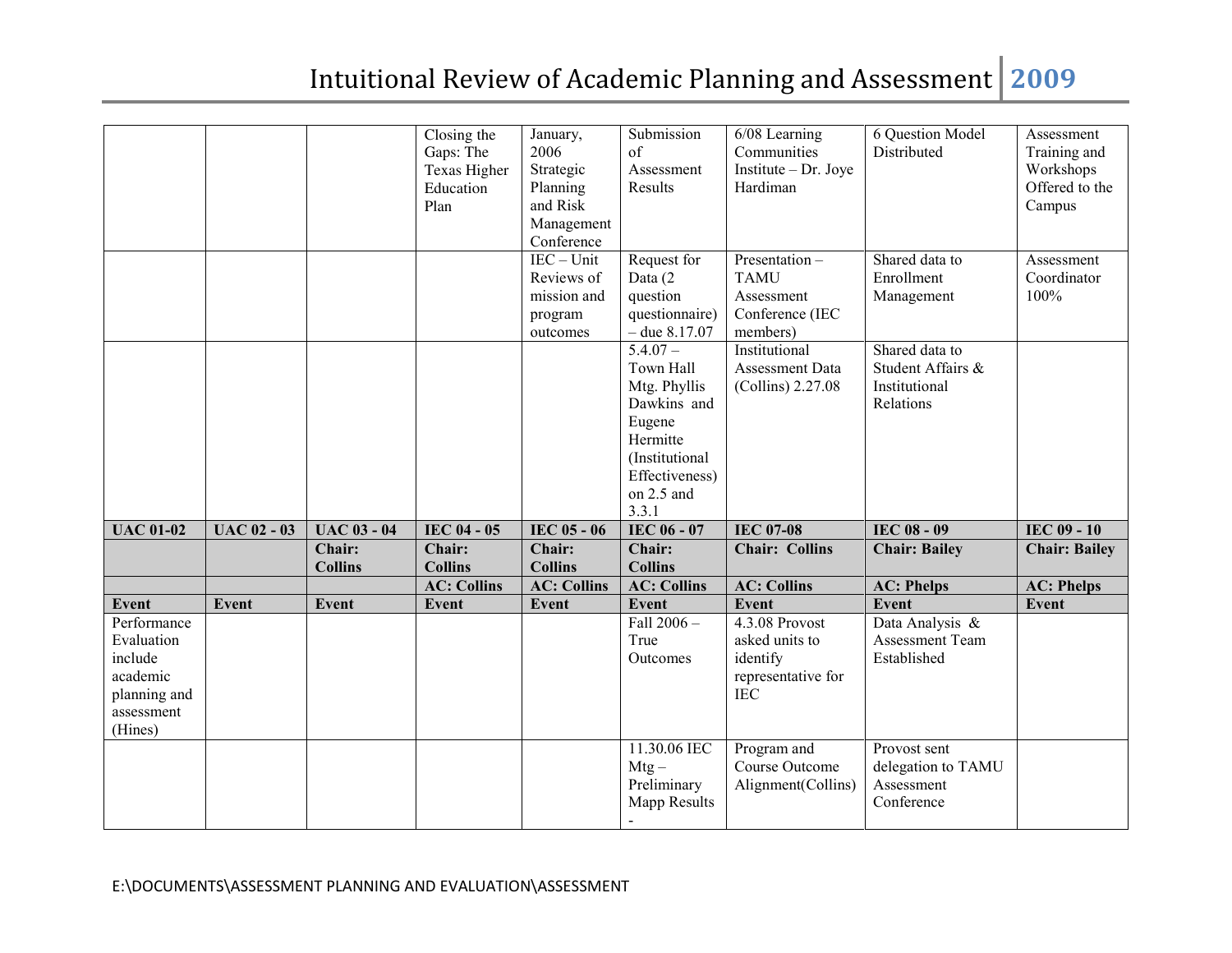| Presentation<br>for 08-09 due 5/09<br>Presentations-<br>New Science Bldg.<br>on<br>Institutional<br>Effective and<br>Role of<br>Assessment,<br>What is the<br>significance<br>and impact on<br>the success on |  |          |                 |                           |  |
|---------------------------------------------------------------------------------------------------------------------------------------------------------------------------------------------------------------|--|----------|-----------------|---------------------------|--|
|                                                                                                                                                                                                               |  | $3/07 -$ | $4.10.08 - IEC$ | <b>Assessment Reports</b> |  |
|                                                                                                                                                                                                               |  |          |                 |                           |  |
|                                                                                                                                                                                                               |  |          |                 |                           |  |
|                                                                                                                                                                                                               |  |          |                 |                           |  |
|                                                                                                                                                                                                               |  |          |                 |                           |  |
|                                                                                                                                                                                                               |  |          |                 |                           |  |
|                                                                                                                                                                                                               |  |          |                 |                           |  |
|                                                                                                                                                                                                               |  |          |                 |                           |  |
|                                                                                                                                                                                                               |  |          |                 |                           |  |
|                                                                                                                                                                                                               |  |          |                 |                           |  |
|                                                                                                                                                                                                               |  |          |                 |                           |  |
|                                                                                                                                                                                                               |  |          |                 |                           |  |
| the higher                                                                                                                                                                                                    |  |          |                 |                           |  |
| education                                                                                                                                                                                                     |  |          |                 |                           |  |
| institution                                                                                                                                                                                                   |  |          |                 |                           |  |
| (Collins)                                                                                                                                                                                                     |  |          |                 |                           |  |
| $4.1.08 - Sub-$<br><b>IEC/SACS Core</b><br>"Outcomes-                                                                                                                                                         |  |          |                 |                           |  |
| committee Mtg.<br>Based<br>Team reviewed                                                                                                                                                                      |  |          |                 |                           |  |
| IEC (Sharepoint)<br>Assessment<br><b>Assessment Reports</b>                                                                                                                                                   |  |          |                 |                           |  |
| and Co-                                                                                                                                                                                                       |  |          |                 |                           |  |
| Curricular                                                                                                                                                                                                    |  |          |                 |                           |  |
| Program                                                                                                                                                                                                       |  |          |                 |                           |  |
| Review"                                                                                                                                                                                                       |  |          |                 |                           |  |
| presented by                                                                                                                                                                                                  |  |          |                 |                           |  |
| Dr. Marilee                                                                                                                                                                                                   |  |          |                 |                           |  |
| Bresciani on                                                                                                                                                                                                  |  |          |                 |                           |  |
| September                                                                                                                                                                                                     |  |          |                 |                           |  |
|                                                                                                                                                                                                               |  |          |                 |                           |  |
| 18, 2006                                                                                                                                                                                                      |  |          |                 |                           |  |
| This Thing<br>Fall $07 -$ Aligning<br>Shared data to Deans,                                                                                                                                                   |  |          |                 |                           |  |
| Called<br>the Right Stuff to<br>Directors                                                                                                                                                                     |  |          |                 |                           |  |
| Assess Student<br>Assessment:                                                                                                                                                                                 |  |          |                 |                           |  |
| An Overview<br>Learning                                                                                                                                                                                       |  |          |                 |                           |  |
| Outcomes (Noel)<br>$-9/11/06$                                                                                                                                                                                 |  |          |                 |                           |  |
| Shared data to<br>Collaborating<br>Southern                                                                                                                                                                   |  |          |                 |                           |  |
| to Meet<br>President & EOM-<br>Education                                                                                                                                                                      |  |          |                 |                           |  |
| Assessment<br>Foundation, Inc,<br>5.12.09                                                                                                                                                                     |  |          |                 |                           |  |
| $Goals -$<br>Grant #07-                                                                                                                                                                                       |  |          |                 |                           |  |
| 9/11/06<br>MEL0501-07.                                                                                                                                                                                        |  |          |                 |                           |  |
| (Collins)                                                                                                                                                                                                     |  |          |                 |                           |  |
| Fall $07 -$ Aligning<br>Shared Data to<br>Assessment                                                                                                                                                          |  |          |                 |                           |  |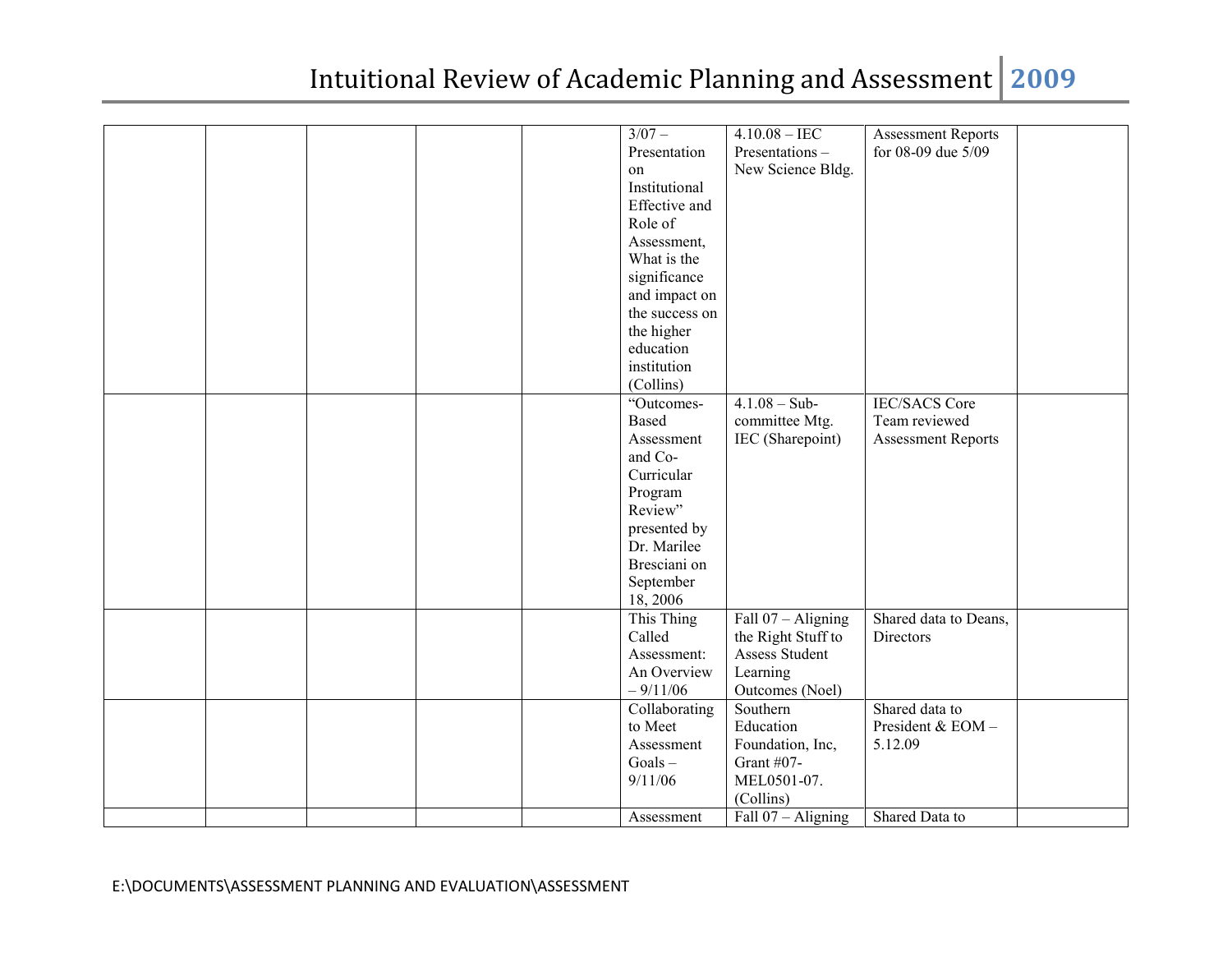|  |  | and Faculty   | the Right Stuff to       | <b>Student Learning</b>     |  |
|--|--|---------------|--------------------------|-----------------------------|--|
|  |  | Engagement    | <b>Assess Learning</b>   | Summit $-6.09$              |  |
|  |  | 10/12/06      | Outcomes                 |                             |  |
|  |  | Assessment    | <b>Executive Council</b> | Shared Data to SACS         |  |
|  |  | and           | members had a            | Liaison - Dr. Jackson       |  |
|  |  | Accreditation | planning retreat at      |                             |  |
|  |  | Issues        | the Northwest            |                             |  |
|  |  | 10/12/06      | <b>Graduate Center</b>   |                             |  |
|  |  |               | where the vision,        |                             |  |
|  |  |               | mission, and goals       |                             |  |
|  |  |               | were discussed and       |                             |  |
|  |  |               | reaffirmed.              |                             |  |
|  |  | This Thing    | Request for              | <b>Created Data Request</b> |  |
|  |  | Called        | Assessment plans         | form for Assessment         |  |
|  |  | Assessment:   | $(07-08)$                |                             |  |
|  |  | An Overview   |                          |                             |  |
|  |  | 5/14/07       |                          |                             |  |
|  |  | Administered  | Administered the         | Assessment Link             |  |
|  |  | the NSSE      | <b>NSSE</b>              | added to Academic           |  |
|  |  |               |                          | Affairs                     |  |
|  |  |               |                          | Presentation-               |  |
|  |  |               |                          | <b>TAMU</b> Assessment      |  |
|  |  |               |                          |                             |  |
|  |  |               |                          | Conference (IEC             |  |
|  |  |               |                          | members)                    |  |
|  |  |               |                          | Elements of a Good          |  |
|  |  |               |                          | Assessment form -           |  |
|  |  |               |                          | $IEC - 8.6.09$              |  |
|  |  |               |                          |                             |  |
|  |  |               |                          |                             |  |
|  |  |               |                          | Critical Institutional      |  |
|  |  |               |                          | Data on Student             |  |
|  |  |               |                          | Learning_IEC_8.6.09         |  |
|  |  |               |                          | Assessment                  |  |
|  |  |               |                          | Consultation:               |  |
|  |  |               |                          | Intramurals and             |  |
|  |  |               |                          | <b>Recreational Sports</b>  |  |
|  |  |               |                          | <b>Shared Student</b>       |  |
|  |  |               |                          | Performance Data to         |  |
|  |  |               |                          | attendees at the            |  |
|  |  |               |                          |                             |  |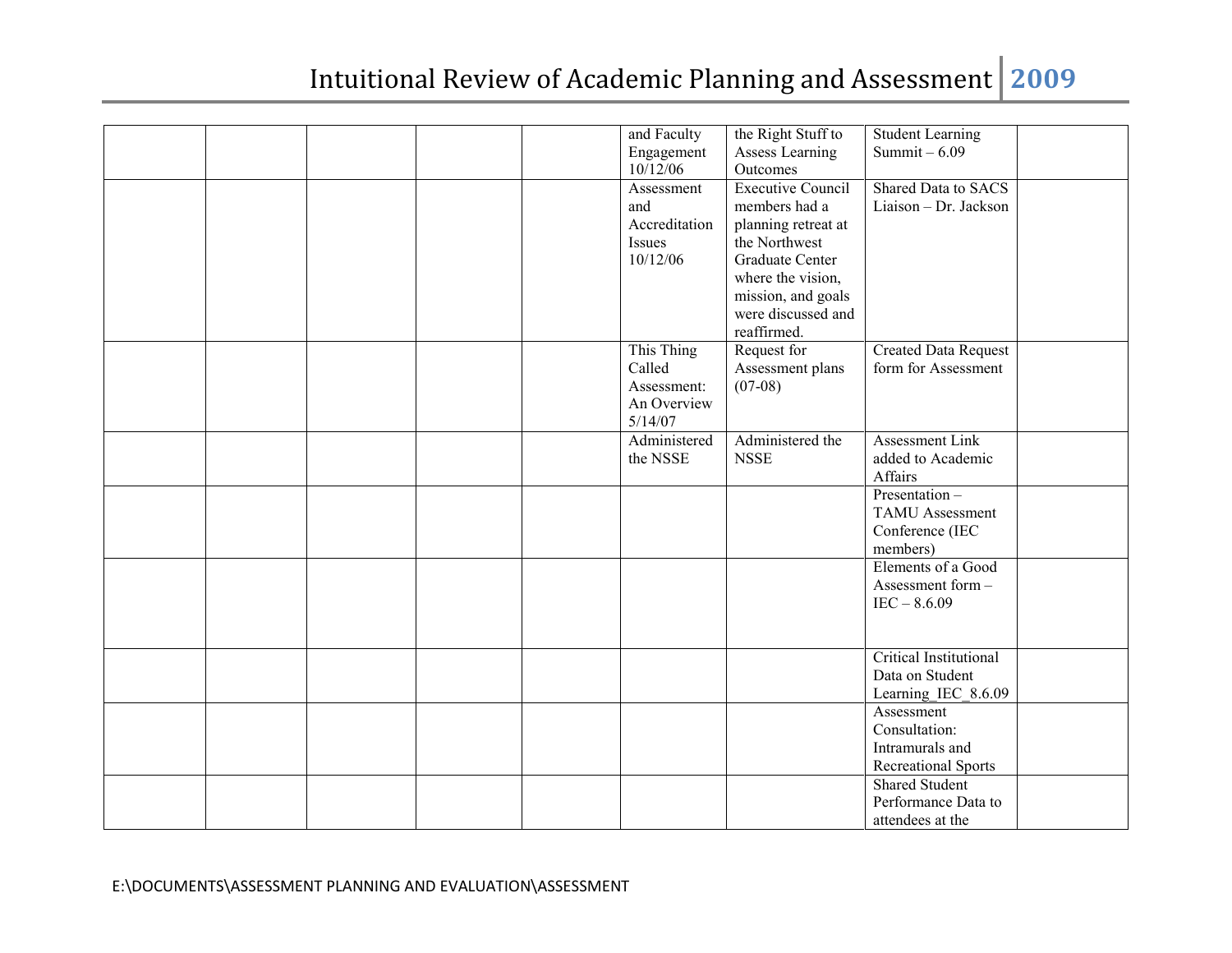|  |  |  | Faculty & Staff          |  |
|--|--|--|--------------------------|--|
|  |  |  | Conference (8/08)        |  |
|  |  |  | Seamless and             |  |
|  |  |  | Transparent: Pre-test    |  |
|  |  |  | and Post-test in         |  |
|  |  |  | program embedded         |  |
|  |  |  | assessment (Bailey)      |  |
|  |  |  | Faculty & Staff          |  |
|  |  |  | Conference 8/08          |  |
|  |  |  | 10/08 Request to IEC     |  |
|  |  |  | members to submit        |  |
|  |  |  | how unit is in           |  |
|  |  |  | compliance with 2.5      |  |
|  |  |  | (Noel)                   |  |
|  |  |  | IR calendar              |  |
|  |  |  | (administration of       |  |
|  |  |  | surveys)                 |  |
|  |  |  | <b>SPSS Workshop</b>     |  |
|  |  |  | 11.19.08                 |  |
|  |  |  | SPSS Workshop-           |  |
|  |  |  | 6.09 (College of         |  |
|  |  |  | Nursing)                 |  |
|  |  |  | NSurvey Training-        |  |
|  |  |  | 4.09 (Writing            |  |
|  |  |  | Center), 6.09            |  |
|  |  |  | (College of Nursing)     |  |
|  |  |  | Alumni Convention        |  |
|  |  |  | 09 - Houston             |  |
|  |  |  | "IEC: Assessing          |  |
|  |  |  | Student Learning"        |  |
|  |  |  | (Phelps & Palmer)        |  |
|  |  |  | <b>Assessment Report</b> |  |
|  |  |  | <b>Status Report</b>     |  |
|  |  |  | (Phelps)                 |  |
|  |  |  | Assessment and           |  |
|  |  |  | <b>Student Learning</b>  |  |
|  |  |  | Outcomes (Biney)         |  |
|  |  |  | Administered CLA         |  |
|  |  |  | Fall 08/Spring 09        |  |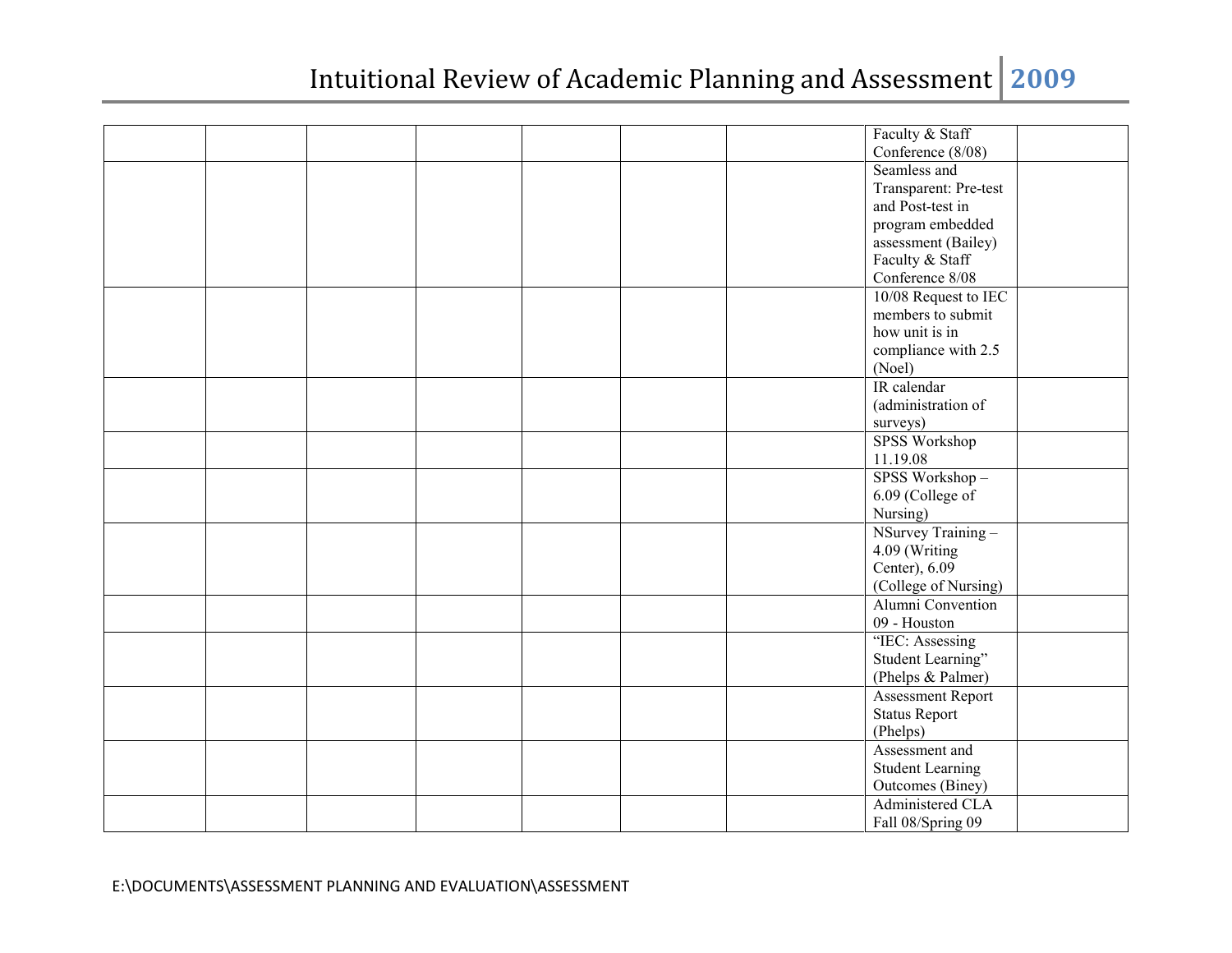|  |  |  | Administered MAPP       |  |
|--|--|--|-------------------------|--|
|  |  |  | Fall 08/Spring 08       |  |
|  |  |  | Faculty Summit          |  |
|  |  |  | $(5.09)$ – include      |  |
|  |  |  | program outcomes        |  |
|  |  |  | for new plan            |  |
|  |  |  | Submission of           |  |
|  |  |  | Assessment Reports      |  |
|  |  |  | to Academic Affairs     |  |
|  |  |  | $-6.17.09$              |  |
|  |  |  | Request for             |  |
|  |  |  | Information - 2008 -    |  |
|  |  |  | 2009 (2 question        |  |
|  |  |  | questionnaire)          |  |
|  |  |  | Faculty and Staff       |  |
|  |  |  | Conference 08-          |  |
|  |  |  | <b>QEP</b> Survey       |  |
|  |  |  | Fall 2008 - Student     |  |
|  |  |  | Assembly - QEP          |  |
|  |  |  | Survey                  |  |
|  |  |  | Alumni Convention       |  |
|  |  |  | 09 Houston - QEP        |  |
|  |  |  | Survey                  |  |
|  |  |  | CIRP Webinar-           |  |
|  |  |  | Magna Online            |  |
|  |  |  | 5.17.08                 |  |
|  |  |  | President's compact     |  |
|  |  |  | with TAMU system        |  |
|  |  |  | Annual Faculty and      |  |
|  |  |  | <b>Staff Conference</b> |  |
|  |  |  | sessions like the       |  |
|  |  |  | 2008 one where          |  |
|  |  |  | workshops were held     |  |
|  |  |  | on planning (I have     |  |
|  |  |  | the DVD from the        |  |
|  |  |  | "report out" session    |  |
|  |  |  | Administered the        |  |
|  |  |  | CLA to freshmen and     |  |
|  |  |  | Seniors (first year)    |  |